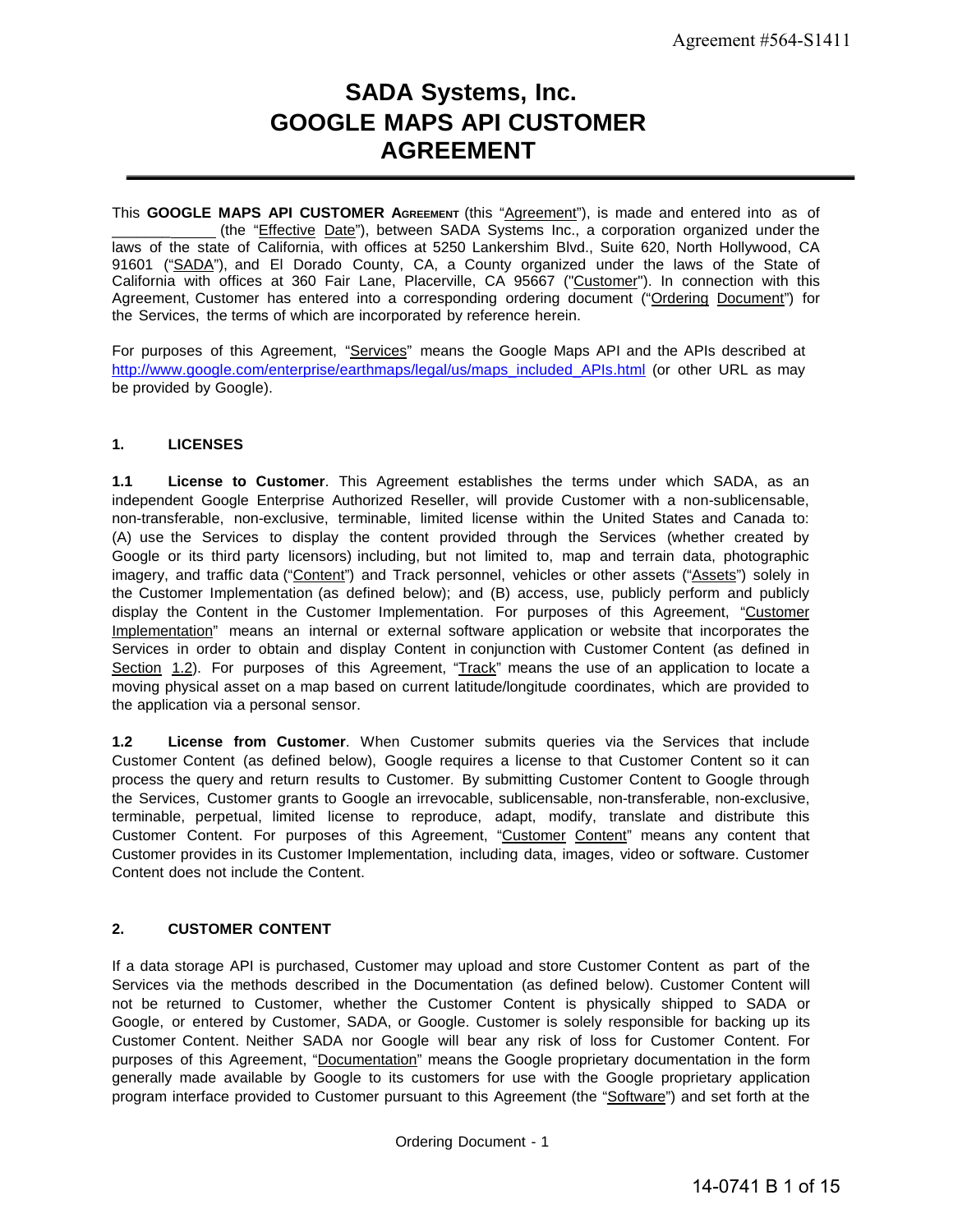following URL: [http://www.google.com/enterprise/earthmaps/legal/us/maps\\_documentation.html](http://www.google.com/enterprise/earthmaps/legal/us/maps_documentation.html) (or such other URL as may be updated by Google).

## **3. MODIFICATIONS**

**3.1 To the Services**. Subject to **Section 8.2** (Deprecation), Google may make commercially reasonable changes to the Services from time to time. If Google makes a material change to the Services, Google will inform Customer, provided that Customer has subscribed with Google to be informed about these changes.

**3.2 To URL Terms**. Google may make commercially reasonable changes to the AUP (as defined in Section 5.3), theGoogleMapsServiceLevelAgreementavailableat:

#### [http://www.google.com/enterprise/earthmaps/legal/us/maps\\_sla.html](http://www.google.com/enterprise/earthmaps/legal/us/maps_sla.html)

(or other URL as may be provided by Google), and the TSSG (as defined in Section 8.1) (together, the "URL Terms") from time to time. If Google makes a material change to the URL Terms, Google will inform Customer, provided that Customer has subscribed with Google to be informed about these changes. If the change has a material adverse impact on Customer and Customer does not agree to the change, Customer must notify Google within 30 days after receiving notice of these changes. If Customer notifies Google as required, then Customer will remain governed by the terms in effect immediately prior to the change until the end of the Initial Term or then-current Renewal Term, as applicable. If the License Term is renewed, it will do so under the updated URL Terms.

# **4. RESTRICTIONS**

**4.1 License Restrictions**. Unless Google specifically agrees in writing or through the Documentation, Customer will not:

- **(A)** hide or mask from Google the identity of the Customer Implementation, including by failing to follow the identification conventions listed in the Documentation;
- **(B)** use, distribute, or sell any Content outside of the Customer Implementation or incorporate or embed the Services into any of Customer's products that it sells to third parties;
- **(C)** attempt to reverse engineer the Services or any component or attempt to create a substitute or similar service through use of or access to the Services;
- **(D)** modify, reorder, augment or manipulate search results in any way unless Customer indicates to the individual end users of the Customer Implementation ("End Users") that this has occurred;
- **(E)** use the Services for high risk activities like the operation of emergency services, nuclear facilities, air traffic control or life support systems, where the use or failure of the Services could lead to death, personal injury, or environmental damage ("High Risk Activities");
- **(F)** create or offer a "wrapper" for the Services, unless Customer obtains Google's written consent to do so. For example, Customer is not permitted to: (i) use or provide any part of the Service or Content in an API that Customer offers to others; or (ii) create a Customer Implementation that re-implements or duplicates the Services. Customer is not "wrapping" the Services if the Customer Implementation provides substantial additional features or content beyond the Services, and those additional features or content constitute the primary defining characteristic of the Customer Implementation;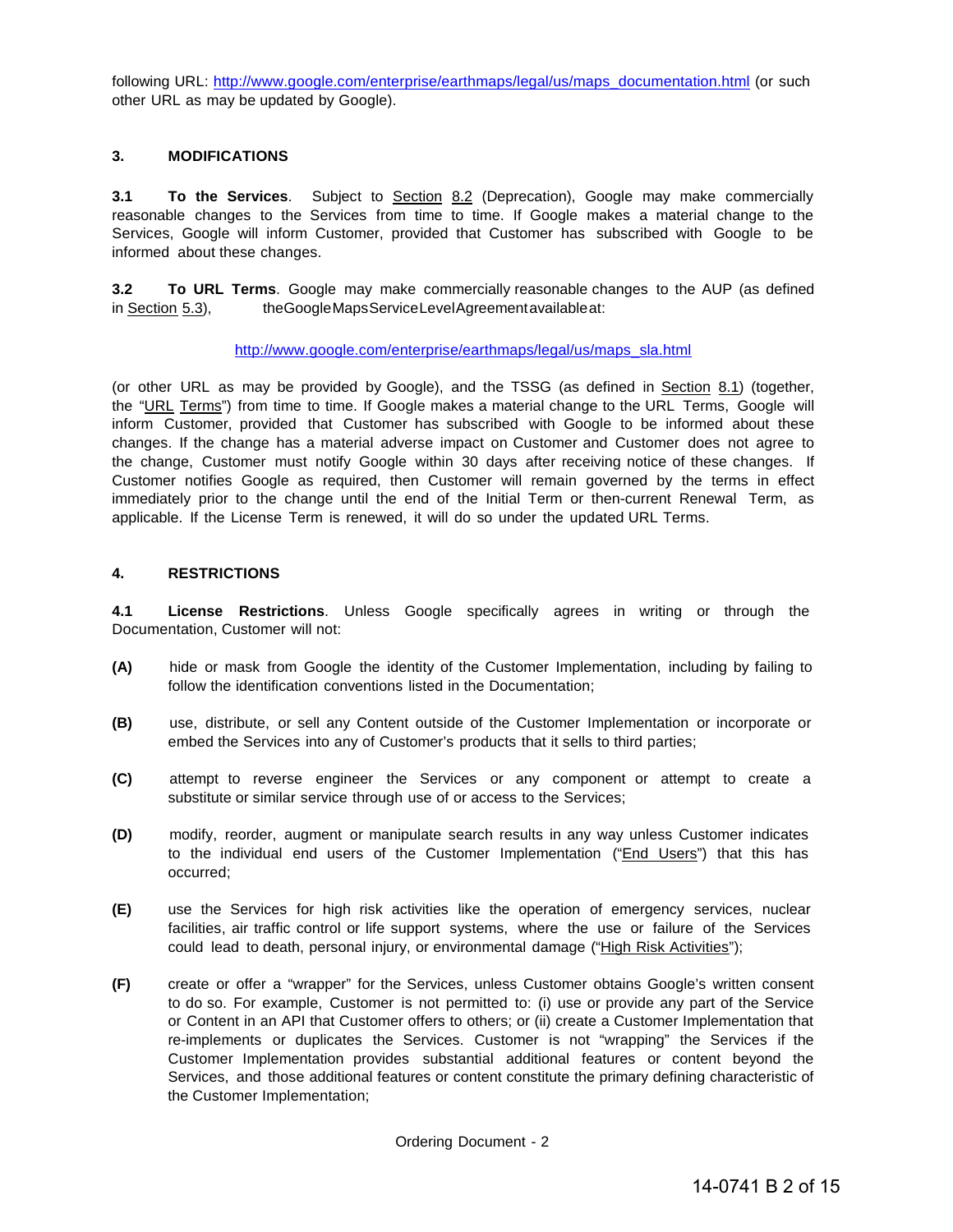- **(G)** use the Service or Content with any products, systems, or applications for or in connection with any of the following: (i) real time navigation or route guidance, including but not limited to turn-by-turn route guidance that is synchronized to the position of a user's sensor-enabled device; or (ii) any systems or functions for automatic or autonomous control of vehicle behavior;
- **(H)** display business listings Content in any Customer Implementation that has the primary purpose of making available business, residential address, or telephone directory listings;
- **(I)** print more than 5,000 copies of sales collateral materials containing a screenshot of the Content for purposes of commercial sales lead generation or incorporate the Content as a core part of printed matter (such as printed maps or guide books) that is redistributed for a fee;
- **(J)** use the Services in a manner that gives access to mass downloads or bulk feeds of any Content;
- **(K)** use the Services outside the Billing Unit metrics (as defined in Section 9.3) and Customer domain specified in the Ordering Document (such Billing Unit metrics and specified Customer domain referred to as the "Licensed Configuration") or usage limits specified in the Documentation;
- **(L)** use content derived from the Services without a corresponding Google Map (ex: Geocodes obtained through the Services may not be used except with a Google Map); or
- **(M)** with respect to APIs that identify specific End User location information ("EUL APIs"), and any contradictory Agreement terms notwithstanding, Customer will not obtain or cache an End User's location without the End User's prior consent. Customer will notify End User in advance of the End-User data Customer intends to collect and if Customer intends to use EUL APIs with any other data provider's data. End User's consent to data collection under this section must be revocable at any time. Customer further agrees not to provide any personally identifiable information or device identifiers along with any Customer Content.

**4.2 Customer IDs**. "Customer IDs", meaning alphanumeric keys uniquely associated with Customer's account, are required and must be used according to the Documentation, and will be forwarded to Customer electronically. Google and SADA may not respond to requests with an invalid Customer ID. Customer's failure to use a Customer ID provided by Google will prevent access to the Services and nullify Google's and SADA's obligations under this Agreement.

**4.3 Third Party Components**. Any third party component embedded, included or provided by SADA for use with the Services may only be used in conjunction with the Services, and this use is subject to this Agreement and the Documentation. However, to the extent Services include components governed by open source licenses with provisions inconsistent with this Agreement, those components are instead governed solely by the applicable open source licenses. To the extent Services include components covered by open source licenses requiring the provision of corresponding source code for those components, Google offers the provision of that source code consistent with those licenses.

**4.4 Cache Restrictions**. Customer may not pre-fetch, retrieve, cache, index, or store any Content, or portion of the Services with the exception being Customer may store limited amounts of Content solely to improve the performance of the Customer Implementation due to network latency, and only if Customer does so temporarily, securely, and in a manner that (A) does not permit use of the Content outside of the Services; (B) does not manipulate or aggregate any Content or portion of the Services; (C) does not prevent Google from accurately tracking usage; and (D) does not modify attribution in any way.

**4.5 Development Kits**. Development kits may only be used for development or educational purposes, or both and are not permitted for use in a production environment. Technical support services (as described in Section 8.1) are included with development kits.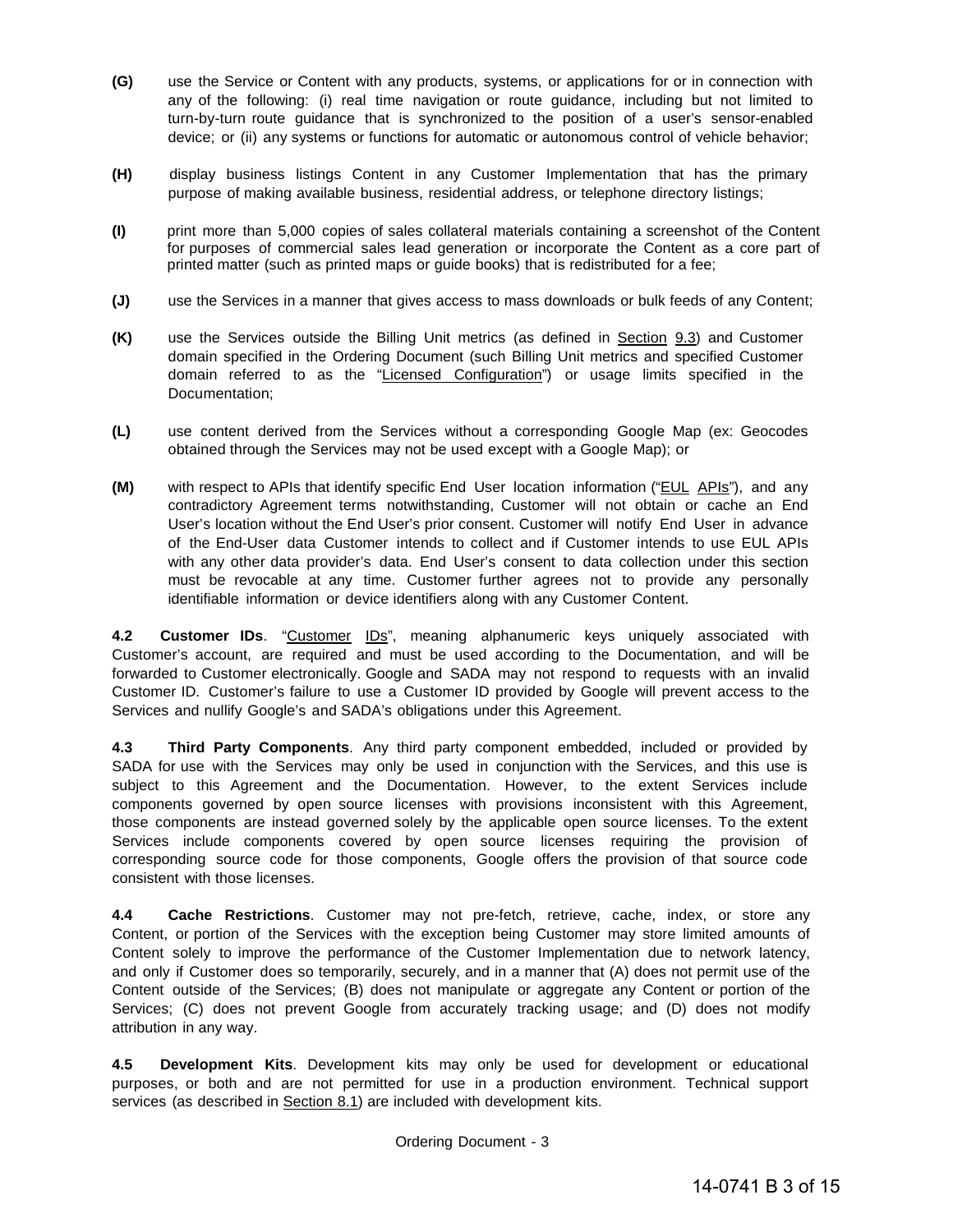# **5. CUSTOMER OBLIGATIONS**

**5.1 Advertising**. Customer can configure the Services to display advertisements served by Google through the Services ("Ads"), or not, to End Users in its sole discretion. Customer can enable Ads in the Customer Implementation by following the instructions in the Documentation.

**5.2 Domain**. Customer must own the domains listed on the Ordering Document. Additional domains may be added with the prior written approval of Google, which approval may be via email. Prior to providing the Services, SADA or Google may verify that Customer owns or controls the domains. If Customer does not own or control the domains, neither SADA nor Google will have an obligation to provide the Services to Customer.

# **5.3 Maps Terms, Privacy, Legal Notices and Acceptable Use Policy**.

- **(A) Compliance**. Customer agrees to comply with the terms for Google Maps set forth at [http://maps.google.com/help/terms\\_maps.html](http://maps.google.com/help/terms_maps.html) (or other URL as may be provided by Google ("<u>Maps</u> T<u>erms</u>"), the legal notices set forth at [http://www.google.com/hel/legalnotices\\_mpas.html](http://www.google.com/hel/legalnotices_mpas.html) (or other URL as may be provided by Google ("Legal Notices"), and the Acceptable Use Policy available at [http://www.google.com/enterprise/earthmaps/legal/us/maps\\_AUP.html](http://www.google.com/enterprise/earthmaps/legal/us/maps_AUP.html) (or other URL as may be provided by Google) (the "AUP"). Customer is responsible for its End Users' compliance with the Maps Terms, the Legal Notices, and the AUP.
- **(B) Privacy Policy**. By using the Services, Customer agrees that Google may use the Customer Content in accordance with its privacy policy set forth at <http://www.google.com/privacy/privacy-policy.html> (or other URL as may be provided by Google). Additionally, Customer will protect the privacy rights of its End Users and will obtain and maintain all required consents from End Users to allow: (i) Customer's access, monitoring, use or disclosure of any data submitted through the Customer Implementation and Google providing Customer with the ability to do so (for example, Customer may not store an End User's location without consent); and (ii) Google to provide the Services to Customer.

#### **6. OWNERSHIP AND PUBLICITY**

**6.1 Generally**. Except as expressly set forth herein, this Agreement does not (i) grant Customer any rights, implied or otherwise, to Google's content or Google's current and future worldwide rights under patent law, copyright law, trade secret law, trademark law, moral rights law, and other similar rights ("Intellectual Property Rights"), or (ii) grant Google any rights, implied or otherwise, to Customer Content or Customer's Intellectual Property Rights. Intellectual Property Rights in and to the content accessed through the Services are the property of the applicable content owner and may be protected by applicable laws.

**6.2 Brand Features**. If Customer wants to display trade names, trademarks, service marks, logos, domain names, or other distinctive brand features ("Brand Features") of Google in connection with its use of the Services, Customer will comply with Google's Guidelines for Third Party Use of Google Grand Features, located at <http://www.google.com/permissions/guidelines.html> (or other URL as may be provided by Google). Customer will not alter any images generated by the Services to remove any Brand Feature or proprietary notice of Google or its licensers. Any use of a party's Brand Features will inure to the benefit of the party holding rights in those Brand Features. Customer agrees not to: (A) challenge or assist others to challenge Google's Brand Features or registration thereof; or (B) attempt to register any Brand Features that are confusingly similar to those of Google.

**6.3 Publicity**. Customer agrees that SADA and Google may include Customer's name or Brand Features in a list of SADA or Google customers, as applicable, whether online or in offline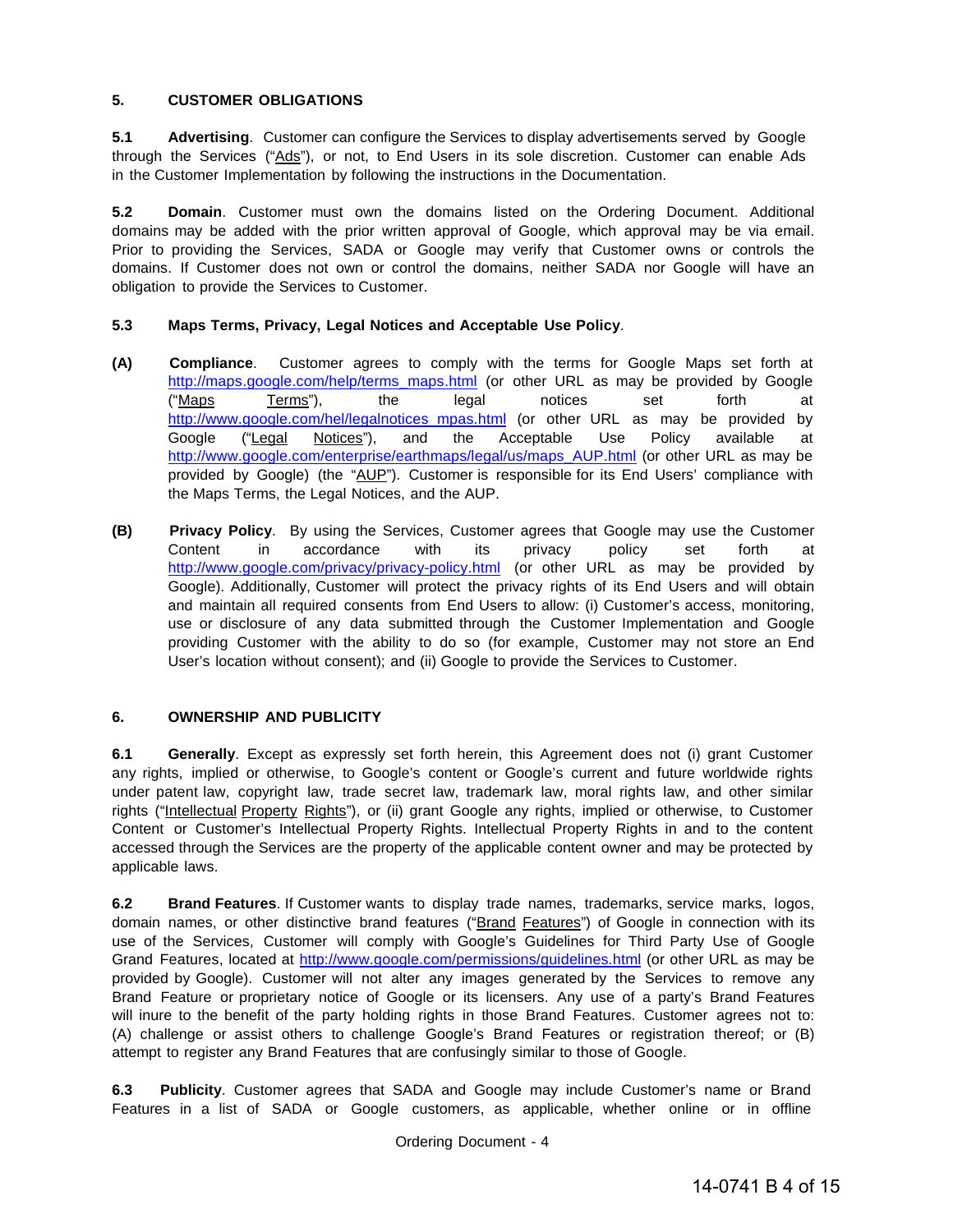promotional materials. Customer also agrees that SADA and Google may verbally reference Customer as a customer of the Google Services. This section is subject to Section 6.2.

# **7. EXPORT COMPLIANCE**

Customer will comply with and will obtain all required authorization from applicable government authorities under all applicable export and re-export control laws and regulations, including the Export Administration Regulations maintained by the U.S. Department of Commerce, trade and economic sanctions maintained by the Treasury Department's Office of Foreign Assets Control, and the International Traffic in Arms Regulations maintained by the Department of State. This Section 7 will survive termination or cancellation of this Agreement.

# **8. SUPPORT**

**8.1 Technical Support Services**. Google will provide technical support services to Customer in accordance with the technical support services guidelines available at [http://www.google.com/enterprise/earthmaps/legal/us/maps\\_tssg.html](http://www.google.com/enterprise/earthmaps/legal/us/maps_tssg.html) (or other URL as may be provided by Google) ("TSSG") for the License Term. Unless otherwise agreed in writing, to receive such technical support services, Customer must provide Google with reasonably required access to the Services in accordance with the TSSG. Customer's failure to provide this access will be at Customer's own risk and without liability to SADA or Google. If the Ordering Document does not identify a support level, then Google will provide Standard Support. Google may change the TSS from time to time, but not if the changes materially adversely impact Customer. In the event that Customer desires SADA to raise support issues with Google on its behalf, Customer agrees either to: (A) provide SADA with access to its Google support panel, or (B) authorize SADA to submit Customer support issues to Google in a support case initiated by Customer.

**8.2 Deprecation**. Google's Services deprecation terms are available at [http://www.google.com/enterprise/earthmaps/legal/us/deprecation.html.](http://www.google.com/enterprise/earthmaps/legal/us/deprecation.html)

#### **9. CHARGES, PAYMENT, REPORTING AND OVERAGES**

**9.1 Fees**. Customer will pay SADA the fee(s) set forth on the Ordering Document to this Agreement for the Services in accordance with Section 9.3. The fees are based on the applicable "Billing Unit", meaning the number of Page Views (as defined in Section 9.6), Assets Tracked or number of End Users (or all three), as applicable, and determined by the nature of the Services ordered by Customer. In order to use certain APIs provided as part of the Services, Customer may be required to purchase additional SKUs. If Customer orders Asset Tracking as part of the Services, The Ordering Document will indicate: (A) whether this Asset Tracking is Tier 1 or Tier 2, and (B) the countries within which Customer may use the Services. For any Customer Implementation behind a firewall, Customer is required to use the internal Billing Units. SADA may, if Customer is not in breach at the time of the request, provide Customer an opportunity to purchase higher usage limits.

**9.2 Support Charges**. Any support to be provided by SADA under Section 8.1 of this Agreement will be performed on business days between the hours of 9:00 a.m. to 6:00 p.m. Pacific Time, at no additional cost. Any support services requested by Customer outside these hours will be billed to Customer at an hourly rate of \$292.50.

**9.3** Payments. Customer will pay for the Services on a full prepaid basis for the Initial Term (as defined in Section 10.1) of this Agreement and each succeeding 12-month renewal term, to the extent applicable. Customer's obligation to pay fees is non-cancellable. Fees for prepaid orders where SADA issues an invoice are due upon Customer's receipt of the invoice, and are considered delinquent 30 days after the date of the applicable invoice.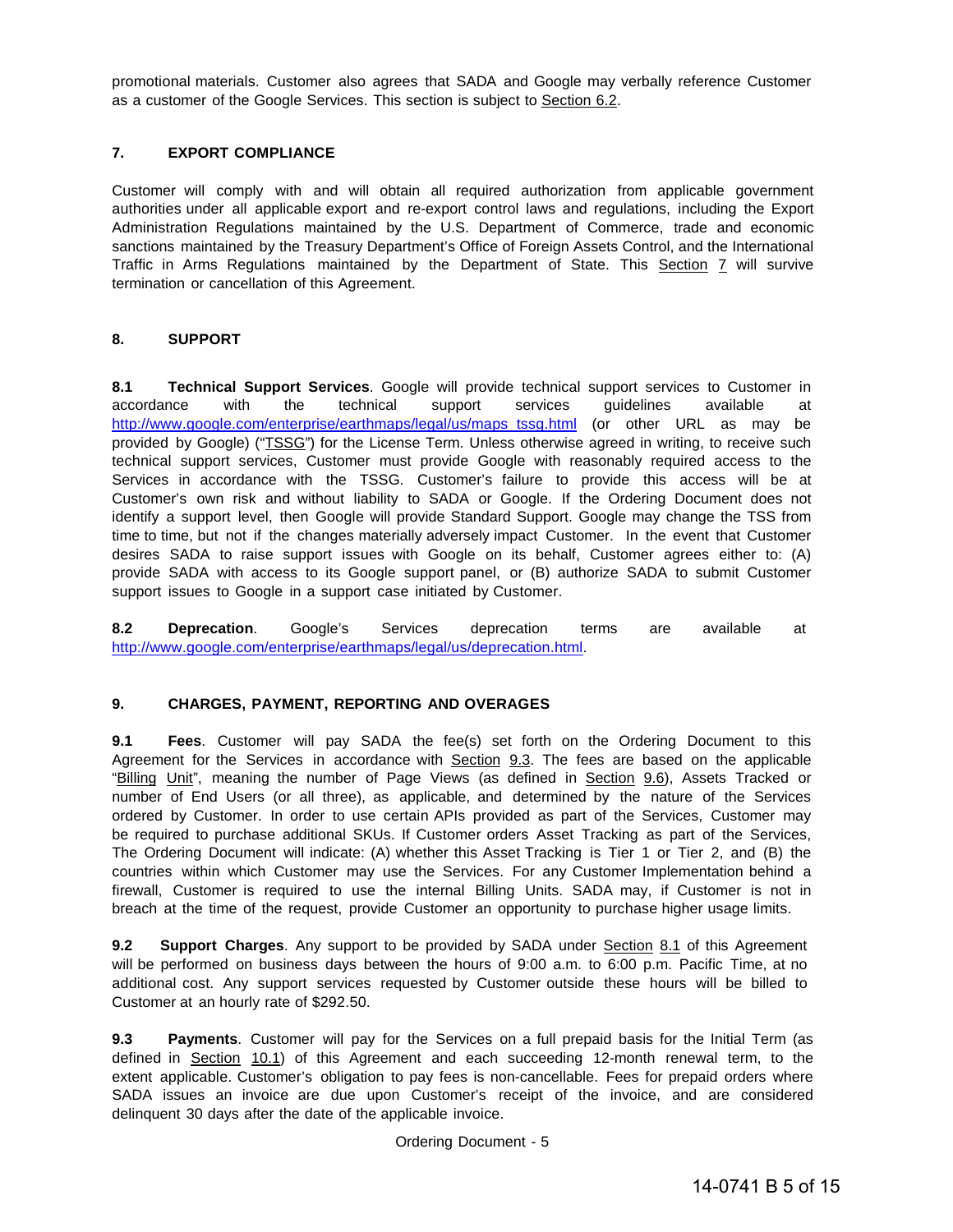**9.4 Taxes**. Customer is responsible for any duties, customs fees, or taxes (other than SADA's income tax) associated with Customer's purchase of the Services, including any related penalties or interest (together, "Taxes"), and Customer will pay SADA for the Services without any reduction for these amounts. If SADA is obligated to collect or pay Taxes, the Taxes will be invoiced to Customer, unless Customer provides SADA with a valid tax exemption certificate authorized by the appropriate taxing authority. If Customer is required by law to withhold any Taxes from its payments to SADA, Customer must provide SADA with an official tax receipt or other appropriate documentation to support this withholding.

**9.5 Delinquent Payments**. Delinquent payments may bear interest at the rate of 1.5% per month (or the highest rate permitted by law, if less) from the payment due date until paid in full. Customer is responsible for all reasonable expenses (including attorneys' fees) incurred by SADA in collecting unpaid or delinquent amounts, except where these delinquent amounts are due to SADA's billing inaccuracies.

# **9.6 Overages**.

For purposes of this Agreement, "Overage" means when Customer's use of the Services exceeds the applicable Licensed Configuration.

- **(A) Page Views**. For Customers using Page Views (as defined below), SADA or Google will notify Customer before the usage limit indicated on the Ordering Document has been exceeded. If Customer exceeds its usage of Page Views at any point during the License Term (as defined in Section 10.1), Customer will be charged Overages for 30 days following written notice (which notice may be via email) by SADA that Customer has exceeded its Page View usage. Following this period, the Services may cease functioning. "Page View" means (i) a single load of the script from Javascript API or Maps API for Flash by the End User's browser, or (ii) a query to any of the included or upgradeable APIs. Page Views may be for internal or external use. Use of external Page Views is limited to freely and publicly available websites.
- **(B) Other Billing Units**. For Customers using other Billing Units, Customer must notify SADA of any Overages within 30 days of the day the Overage occurred. If there is an Overage, SADA will invoice Customer, and Customer agrees to pay, for the Overage at the Overage rates indicated in the Ordering Document.

**9.7 Reporting**. Customer will promptly report to SADA in writing if, after the Effective Date, any of the following changes occur: (A) the Customer Implementation enables a device to detect its own location through use of a sensor, in order to display the location of the device on a map or to calculate a route; (B) there is an increase in the number of Assets Tracked per country per month or in the number of End Users where Customer has previously ordered Assets or End Users; or (C) Customer utilizes an API identified as part of the Services as "upgradeable." Customer may be charged additional fees for any usage pursuant to this Section.

# **10. TERM AND TERMINATION**

#### **10.1 Term and Renewal**.

**(A)** Subject to Customer's payment of the fees described in this Agreement and set forth in the Ordering Document, the term for the license granted in this Agreement will begin on the date that SADA or Google provides Customer the Customer ID for the Services (the "Delivery Date") and will continue for the initial period set forth as part of the Services description in the Ordering Document (such period, the "Initial Term"), unless terminated earlier as set forth below. Notwithstanding the foregoing, if Customer exceeds its usage of Page Views during the License Term, Customer will be charged Overages as set forth in Section 9.6.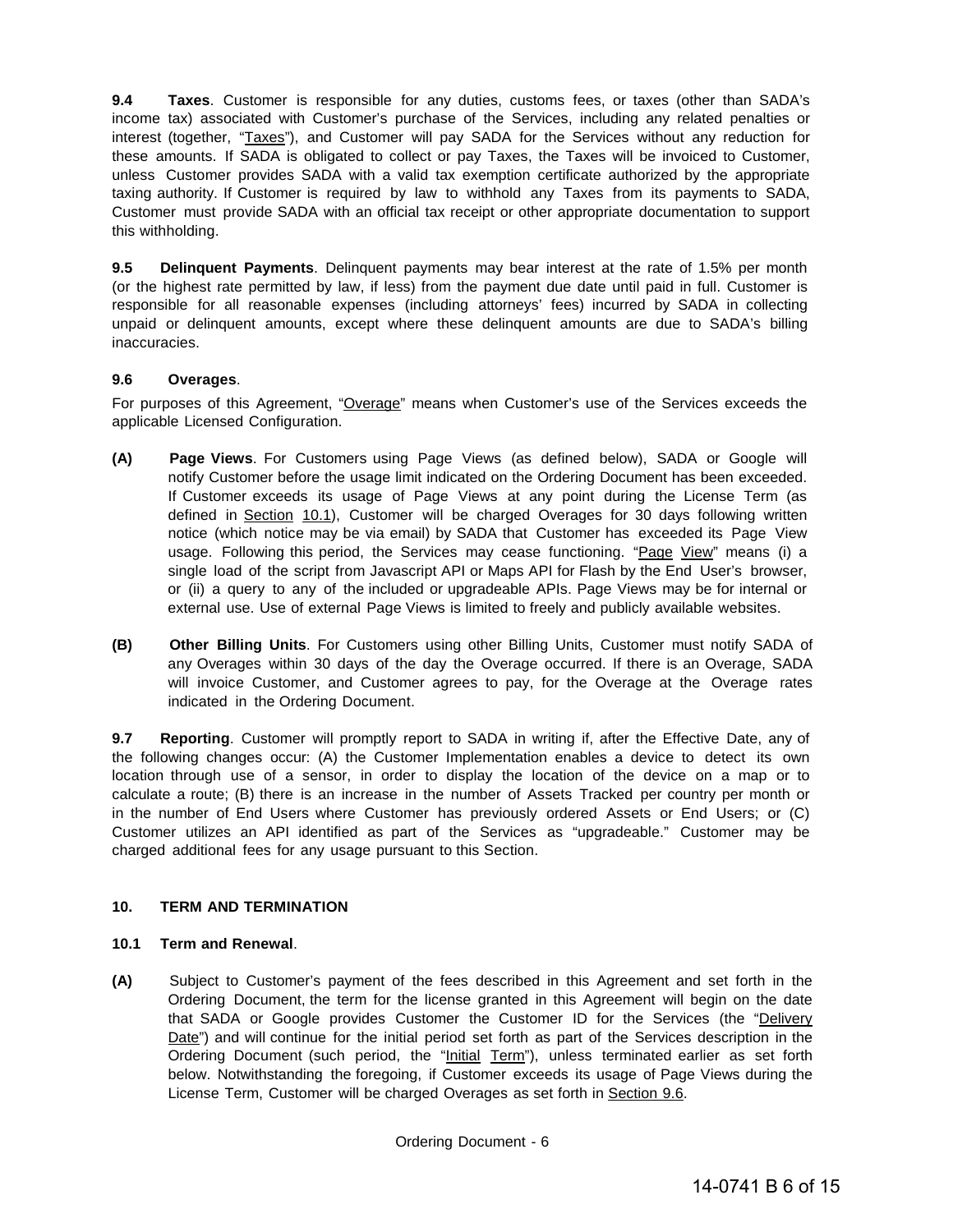**(B)** At the end of the Initial Term, the license term for the Services and this Agreement will automatically renew for consecutive renewal terms of 12 months (each, a "Renewal Term" and the Initial Term and any Renewal Terms being referred to in aggregate as the "License Term"). If either party does not want the Services to automatically renew, it must provide the other party written notice to this effect at least 30 days prior to the end of the then-current term. A party's timely notice of non-renewal will be effective upon the conclusion of the then-current term. All terms and conditions of this Agreement shall apply during each Renewal Term, except for the fees. The fee for each Renewal Term will be the rates then in effect as described in Section 10.2. Upon any auto-renewal, SADA will invoice Customer, and Customer agrees to pay for the renewal of the Services as set forth in this Agreement and the Ordering Document.

**10.2 Rate Changes**. SADA may revise its fee rates with at least 60 days' prior written notice to Customer (which notice may be via email), effective as of the next License Term renewal date.

**10.3 Termination**. Either party may terminate this Agreement if: (A) the other party is in material breach of the Agreement and fails to cure that breach within 30 days after receipt of written notice; (B) the other party ceases its business operations or becomes subject to insolvency proceedings and the proceedings are not dismissed within 90 days; or (C) the other party materially breaches this Agreement more than two times, notwithstanding any cure of such breaches.

**10.4 Other Termination**. If Google is prohibited from providing the Services in a particular country, SADA reserves the right to terminate this Agreement with respect to that particular country on written notice.

#### **10.5 Effect of Termination or Expiration**.

- **(A) Termination for SADA's or Google's Breach**. If the Agreement is terminated for SADA's or Google's breach, the licenses granted herein regarding Customer's use of the Services may, at Customer's option, continue for the remainder of the License Term, subject to Customer's continued compliance with this Agreement. If Customer elects not to continue to use the Services, then: (i) the License Term, and all other rights and licenses granted by a party under this Agreement and the Services will cease immediately; and (ii) upon request, each party will promptly return all Confidential Information of the other party. Customer must make its election to proceed or not proceed under this Agreement upon Customer's declaration of breach.
- **(B) Termination for Customer's Breach**. If the Agreement is terminated for Customer's breach then: (i) the License Term, and all other rights and licenses granted by a party under this Agreement and the Services will cease immediately; and (ii) upon request, each party will promptly return all Confidential Information (as defined in Section 11) of the other party; and (iii) all payments owed by Customer to SADA are immediately due.
- **(C) Expiration of the License Term**. On the expiration of the License Term, the Services will cease functioning and this Agreement will terminate.

#### **11. CONFIDENTIALITY**

For purposes of this Agreement, "Confidential Information" means information disclosed by a party to the other party under this Agreement that is marked as confidential or would normally be considered confidential under the circumstances.

Ordering Document - 7 **11.1 Obligations**. Each party will: (A) protect the other party's Confidential Information with the same standard of care it uses to protect its own Confidential Information, but in no event less than reasonable care; and (B) not disclose the Confidential Information, except to Affiliates (as defined below), employees and agents who need to know it and who have agreed in writing to keep it confidential. Each party (and any Affiliates, employees and agents to whom it has disclosed Confidential Information) may use Confidential Information only to exercise rights and fulfill obligations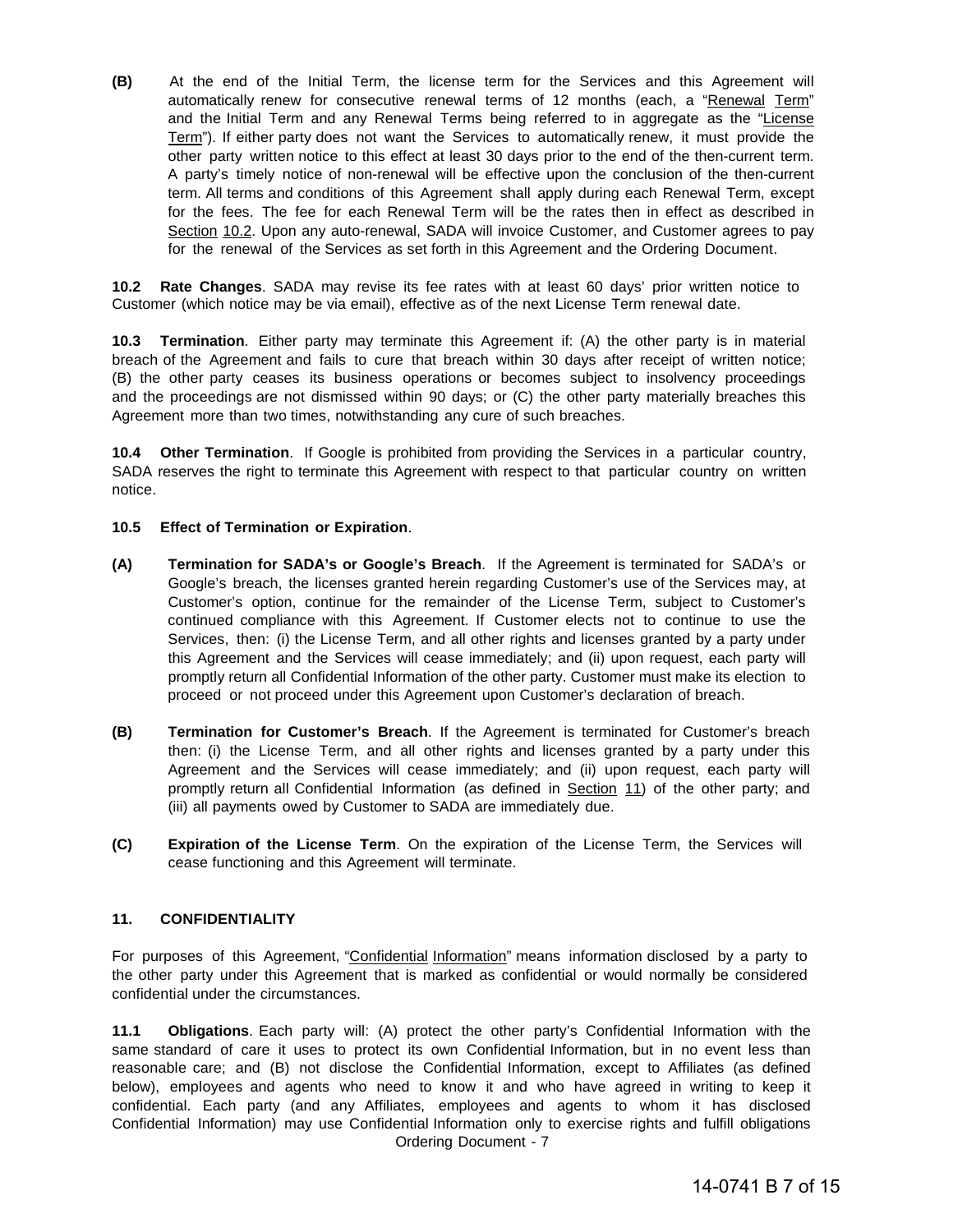under this Agreement, while using reasonable care to protect it. Each party is responsible for any actions of its Affiliates, employees and agents in violation of this Section. For purposes of this Agreement, an "Affiliate" means any entity that directly or indirectly controls, is controlled by, or is under common control with that party and "control" and its derivatives means control over greater than 50 percent of the voting rights or equity interests of a party.

**11.2 Exceptions**. Confidential Information does not include information that: (A) the recipient already knew; (B) becomes public through no fault of the recipient; (C) was independently developed by the recipient; or (D) was rightfully given to the recipient by another party.

**11.3 Required Disclosure**. Each party may disclose the other party's Confidential Information when required by law, but only after it, if legally permissible: (A) uses commercially reasonable efforts to notify the other party; and (B) gives the other party the chance to challenge the disclosure.

**12. DISCLAIMER OF WARRANTIES**. TO THE MAXIMUM EXTENT PERMITTED BY APPLICABLE LAW, SADA AND GOOGLE, AND THEIR RESPECTIVE LICENSORS AND SUPPLIERS MAKE NO WARRANTY OF ANY KIND, WHETHER EXPRESS, IMPLIED, STATUTORY OR OTHERWISE, INCLUDING WITHOUT LIMITATION WARRANTIES OF MERCHANTABILITY, FITNESS FOR A PARTICULAR USE AND NONINFRINGEMENT. NEITHER SADA NOR GOOGLE, NOR ANY OF THEIR RESPECTIVE LICENSORS OR SUPPLIERS, WARRANT THAT THE OPERATION OF THE SERVICES OR SOFTWARE WILL BE ERROR-FREE OR UNINTERRUPTED. THE SERVICES ARE NOT DESIGNED, MANUFACTURED OR INTENDED FOR HIGH RISK ACTIVITIES.

**13. LIMITATION OF LIABILITY**. NEITHER PARTY, NOR ITS LICENSORS OR SUPPLIERS, WILL BE LIABLE UNDER THIS AGREEMENT FOR LOST REVENUES OR INDIRECT, SPECIAL, INCIDENTAL, CONSEQUENTIAL, EXEMPLARY, OR PUNITIVE DAMAGES, EVEN IF THE PARTY KNEW OR SHOULD HAVE KNOWN THAT THESE DAMAGES WERE POSSIBLE AND EVEN IF DIRECT DAMAGES DO NOT SATISFY A REMEDY. NEITHER PARTY, NOR ITS LICENSORS OR SUPPLIERS, MAY BE HELD LIABLE UNDER THIS AGREEMENT FOR MORE THAN THE AMOUNT PAID OR PAYABLE BY CUSTOMER TO SADA DURING THE 12 MONTHS PRIOR TO THE EVENT GIVING RISE TO LIABILITY. These limitations of liability do not apply to breaches of confidentiality obligations, violations of a party's Intellectual Property Rights by the other party, or the indemnity obligations specified in Section 14 below.

#### **14. INDEMNIFICATION**.

**14.1 Indemnification by SADA**. SADA will indemnify, defend and hold harmless Customer from and against all liabilities, damages, and costs (including settlement costs and reasonable attorneys' fees) arising out of a third party claim that the technology used to provide the Services infringes or misappropriates any patent, copyright, trade secret or trademark of that third party. Notwithstanding the foregoing, the obligations set forth in this Section do not apply if the third party claim is caused by, or results from: (A) Customer's combination or use of the Services with software, services, or products developed by Customer or third parties, if the claim would have been avoided by the non-combined or independent use of the Services; (B) modification of the Services, or Content, by anyone other than SADA or Google if the third party claim would have been avoided by use of the unmodified Services; (C) Customer's continued allegedly infringing activity after being notified thereof or after being provided modifications that would have avoided the alleged infringement; (D) Customer's use of the Services or Content in a manner not in accordance with this Agreement or the Documentation; or (E) use of other than Google's most current version of the Services if the third party claim would have been avoided by use of the most current version.

Ordering Document - 8 **14.2 Indemnification by Customer**. Unless prohibited by applicable law and without waiving sovereign immunity, Customer will indemnify, defend, and hold harmless SADA and Google from and against all liabilities, damages, and costs (including settlement costs and reasonable attorneys' fees)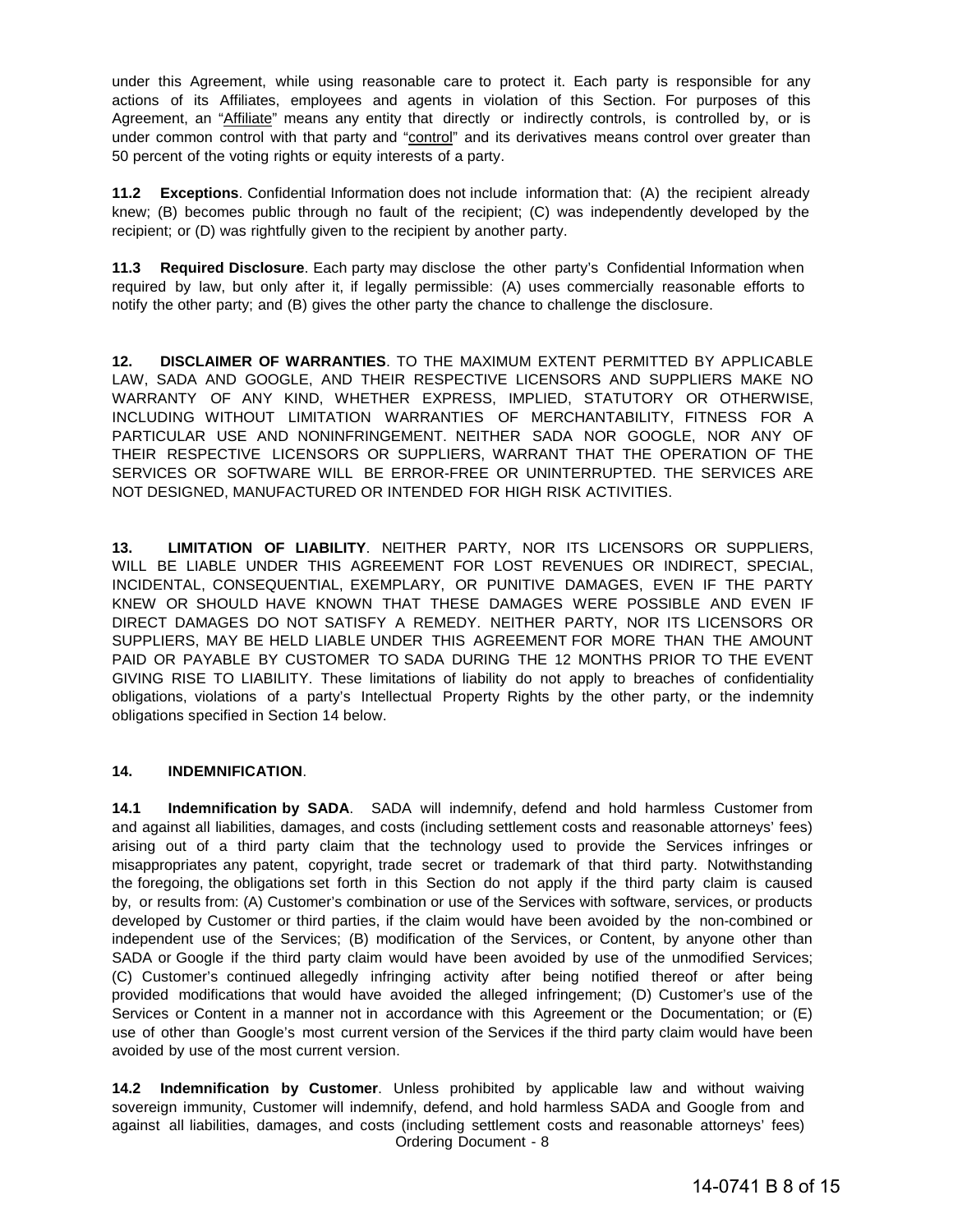arising out of: (A) a third party claim made against SADA or Google for infringement of the third party rights listed in Section 14.1 based on conduct by Customer as described in the second sentence of Section 14.1; (B) Customer's breach of Section 7 (Export Compliance); or (C) Customer's use of the Software or Services in breach of an End User's privacy.

**14.3 Possible Infringement**. If Google reasonably believes the Services infringe a third party's Intellectual Property Rights, then SADA, working with Google, will: (A) procure for Customer the right to continue using the Services; (B) replace the Services; or (C) modify the Services to avoid the alleged infringement. If SADA or Google does not reasonably believe the options set forth in the preceding sentence are commercially reasonable, SADA may terminate the license for the allegedly infringing Services and will provide a pro-rata refund of the unearned fees actually paid by Customer applicable to the period following termination of the Services.

**14.4 General**. The party seeking indemnification must promptly notify the other party of the claim and cooperate with the other party in defending the claim. The indemnification in Section 14.1 and Section 14.2 is limited to the payment by the indemnifying party of all damages and costs finally awarded for the claim, or settlement costs approved in writing by the indemnifying party. The indemnifying party has full control and authority over the defense, except that: (A) any settlement requiring the party seeking indemnification to admit liability or to pay any money will require that party's prior written consent, which will not be unreasonably withheld or delayed; and (B) the party seeking indemnification may join in the defense with its own counsel at its own expense. THE INDEMNITIES ABOVE ARE A PARTY'S ONLY REMEDY UNDER THIS AGREEMENT FOR VIOLATION BY THE OTHER PARTY OF A THIRD PARTY'S INTELLECTUAL PROPERTY RIGHTS.

#### **15. GOVERNMENT PURPOSES**

The Services were developed solely at private expense and consist of commercial computer software and related documentation within the meaning of the applicable U.S. civilian and military Federal acquisition regulations and any supplements thereto. If the user of the Services is an agency, department, employee, or other entity of the United States Government, under FAR 12.212 and DRAFS 227.7202, the use, duplication, reproduction, release, modification, disclosure, or transfer of the Services, including technical data or manuals, is governed by the terms and conditions contained in this Agreement, which incorporates the terms of Google's standard commercial license agreement.

# **16. VERIFICATION AND AUDIT**

If Customer purchases anything other than Page Views, then the following additional terms apply:

**16.1 Verification**. At SADA's or Google's written request, not more than once per calendar year during the License Term, Customer will provide SADA or Google, as applicable, with a certification signed by an officer of Customer verifying the Services are being used pursuant to and in accordance with the terms of this Agreement.

**16.2 Audit**. Google and/or SADA will have the right, no more than once per calendar year, and upon at least 30 days' prior written notice, to appoint a nationally recognized certified public accountant or independent auditor to examine Customer's use of the Services, and the related records, to verify Customer's compliance with this Agreement. Audits will be conducted during regular business hours at Customer's facilities and will not unreasonably interfere with Customer's business activities. Customer will provide Google or SADA, as applicable, with reasonable access to the relevant Customer records and facilities.

Ordering Document - 9 **16.3 Underpayment**. If an audit reveals that Customer has underpaid fees to SADA during the period audited, then SADA will invoice Customer, and Customer will promptly pay SADA, for the underpaid fees based on the higher of the price specified in this Agreement or SADA's price list in effect at the time the audit is completed. If the underpaid fees exceed five percent of the license fees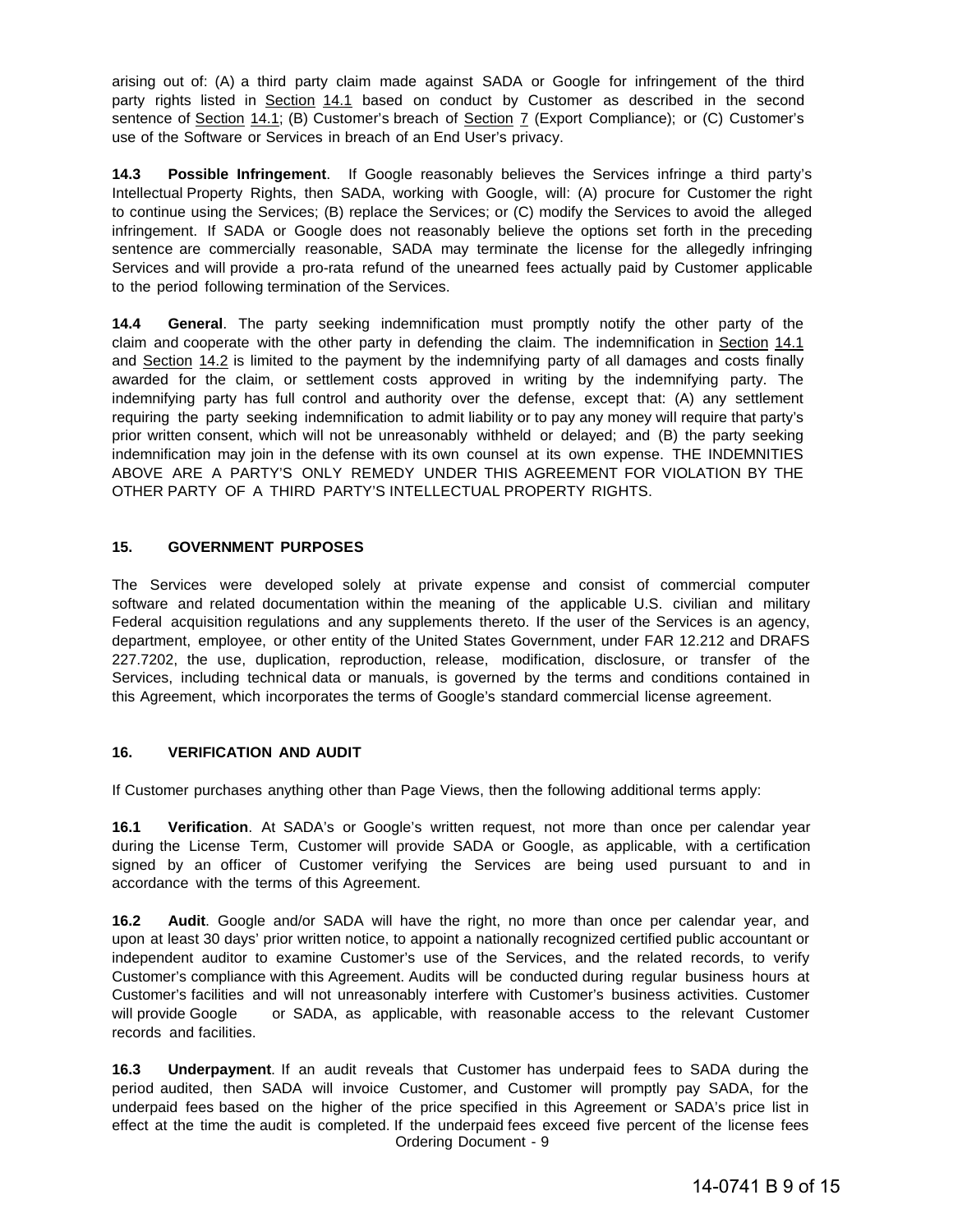paid by Customer for the Services during the preceding six-month period, then Customer will also pay the reasonable costs of conducting the audit.

**16.4 Audit by California State Auditor**. SADA acknowledges that if total compensation under this agreement is greater than \$10,000.00, this Agreement is subject to examination and audit by the California State Auditor for a period of three (3) years, or for any longer period required by law, after final payment under this Agreement, pursuant to California Government Code §8546.7. In order to facilitate these potential examinations and audits, SADA shall maintain, for a period of at least three (3) years, or for any longer period required by law, after final payment under the contract, all books, records and documentation necessary to demonstrate performance under the Agreement.

#### **17.** I**NTEGRATOR RIGHTS AND OBLIGATIONS**

If Customer purchases an "OEM" SKU, then the following additional terms apply to such use. Customer is hereby referred to as the "Integrator" for purposes of this Section only. "Integrated Solution" means the Integrator solution consisting of software owned by the Integrator which (A) is sold as a commercial product, (B) integrates the Customer Implementation and (C) has material value independent from the Services.

**17.1 Integrator License**. Subject to the Agreement, as supplemented and amended by this section, SADA grants to Integrator, and Integrator agrees to comply with, a non-sublicensable, non-transferable, non-exclusive, terminable, limited license to integrate the Services into the Integrated Solution. The licenses granted under this section do not reduce the scope of the license granted to Integrator under Section 1.1 (License to Customer) of the Agreement.

**17.2 Resell License**. Subject to the Agreement, as supplemented and amended by this section and despite Section 4.1 (License Restrictions) of the Agreement, SADA grants to Integrator and Integrator agrees to comply with a non-sublicensable, non-transferable, non-exclusive, terminable, limited license to resell the Services as integrated into the Integrated Solution to its customers. Integrator is responsible for compliance with the Maps Terms, Legal Notices and the AUP by its customers and their respective end users.

**17.3 License Restrictions**. Integrator will not: (A) resell or otherwise distribute the Services separately from the Integrated Solution; (B) integrate or bundle the Services with any other product besides the Integrated Solution; (C) provide the license key to any of its respective end users; or (D) distribute or market the Integrated Solution in any of the countries listed at the following URL: [http://www.google.com/enterprise/earthmaps/legal/us/maps\\_integrator\\_territory.html](http://www.google.com/enterprise/earthmaps/legal/us/maps_integrator_territory.html) (or other URL as may be provided by Google).

#### **17.4 DesignandMarketing**. Integratorwillrespondtothequestionslisted at

[http://www.google.com/enterprise/earthmaps/legal/us/maps\\_design\\_questionaire.html](http://www.google.com/enterprise/earthmaps/legal/us/maps_design_questionaire.html) (or other URL as may be provided by Google) for each new Integrated Solution at least 60 days prior to its public launch. Integrator will respond to Google's reasonable requests for additional information, including appointing a single technical contact. Google reserves the right to require reasonable modification requests post-launch should the Integrated Solution not comply with this Agreement. Integrator will not engage in any marketing or promotional activities involving the Services without Google's prior written consent. Integrator will respond to all of Google's reasonable requests for information with respect to how Google Brand Features will be used in the Integrated Solution.

**17.5 Technical Support Services**. Integrator is responsible for providing all technical support services to its customers for the Integrated Solution.

**17.6 Government Sales**. As part of this section, Customer understands that Google does not accept government flow down provisions, including, but not limited to, the United States Federal Acquisition Regulations (FARs) and its supplements, Defense FARs or NASA FARs.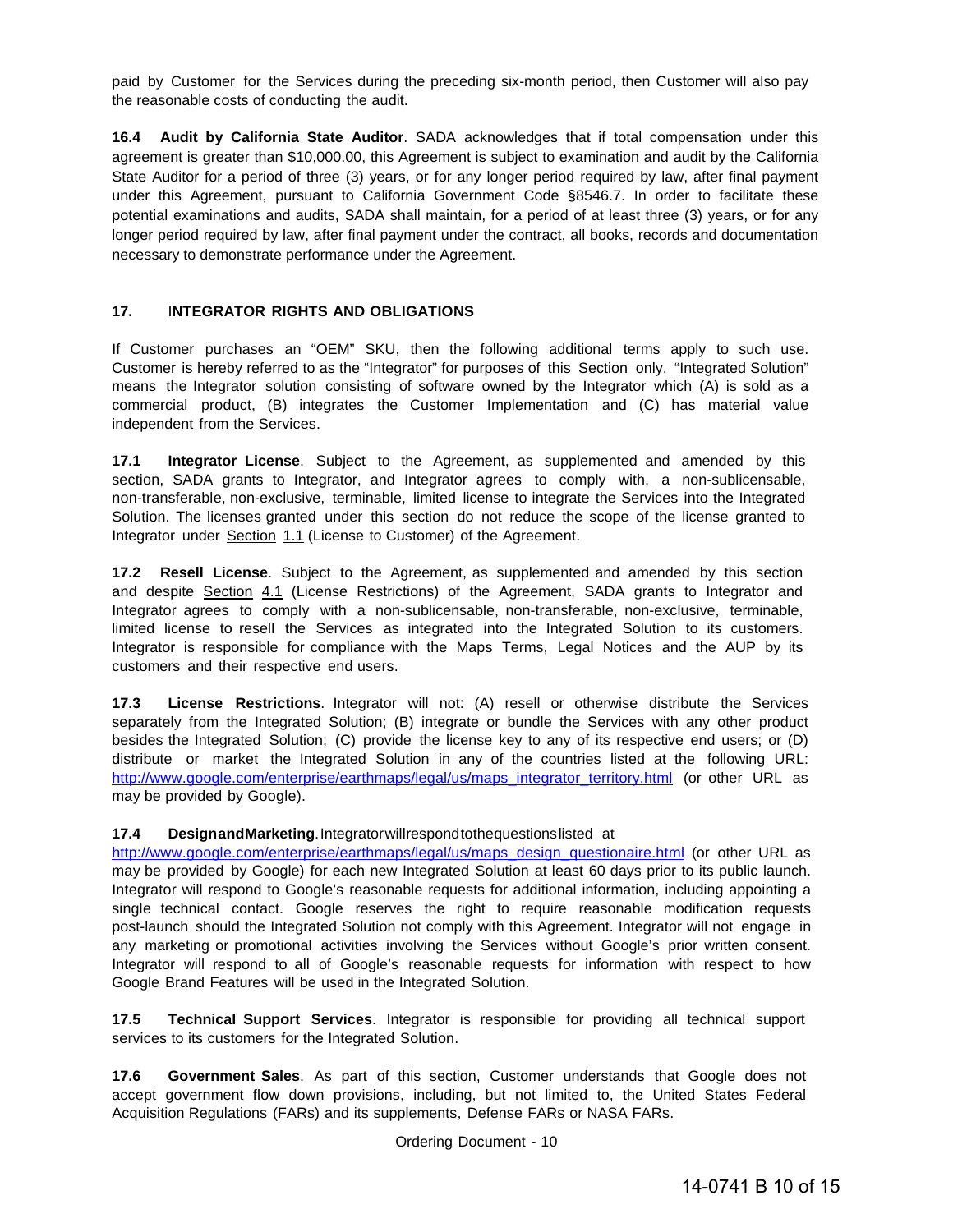**17.7 Additional Indemnification**. In addition to the indemnification set forth above in this Agreement, Integrator will indemnify, defend, and hold harmless SADA and Google from and against all liabilities, damages, and costs (including settlement costs and reasonable attorneys' fees) arising out of: (A) a third party claim that the Integrated Solution infringes or misappropriates any patent, copyright, trade secret, or trademark of a third party, except to the extent this infringement is caused solely by the Services; (B) use of the Integrated Solution by any customer; or (C) a third party claim alleging facts that would constitute a breach by Integrator of its obligations under this Section. Section 14.4 (Indemnification – General) of this Agreement will apply to this Section in the same manner as it applies to the indemnities in Section 14.1 and Section 14.2.

**17.8 Additional Termination**. SADA or Google, in its sole and reasonable discretion, may require Integrator to cease distributing or selling the Integrated Solution, on 30 days' written notice, if the Integrated Solution is alleged to infringe the Intellectual Property Rights of a third party.

**17.9 No Assignment**. Integrator is prohibited from assigning its rights under this section to any third party.

#### **18. GENERAL PROVISIONS**

**18.1 Notices**. All notices, consents, and waivers under this Agreement must be in writing and delivered to the applicable party, sent to the physical and/or electronic address for notification purposes set forth in the Ordering Document. SADA and Customer each agree that notices and other communications under this Agreement may be received by email unless otherwise required by law. Notice will be deemed given: (A) when verified by written receipt if sent by personal courier, overnight courier, or when received if sent by mail without verification of receipt; or (B) when verified by automated receipt or electronic logs if sent by facsimile or email. A party may change its address, facsimile number or designee for notification purposes by giving the other party written notice of the new address, facsimile number or designee and the date upon which it will become effective.

**18.2 Governing Law**. This Agreement is governed by California law, excluding California's choice of law rules. FOR ANY DISPUTE ARISING OUT OF OR RELATING TO THIS AGREEMENT, THE PARTIES CONSENT TO THE NON-EXCLUSIVE JURISDICTION AND VENUE (AND WAIVE ANY CLAIM OF *FORUM NON CONVENIENS*) OF THE COURTS IN LOS ANGELES COUNTY AND SANTA CLARA COUNTY, CALIFORNIA.

**18.3 Equitable Relief**. Nothing in this Agreement will limit either party's ability to seek equitable relief.

**18.4 Binding Nature and Assignment**. This Agreement will be binding upon the parties and their respective successors and assigns. SADA may assign this Agreement in its entirety, but not in parts, in connection with a merger, consolidation, or sale or other disposition of all or substantially all of its assets. Customer may assign this Agreement to an Affiliate without SADA's written consent, but only if: (A) the assignee agrees in writing to be bound by the terms of this Agreement; and (B) Customer remains liable for obligations incurred under this Agreement prior to the assignment. Any other attempt to transfer or assign is void.

**18.5 Third Party Beneficiary**. The parties agree that Google is a third party beneficiary of this Agreement. There are no other third party beneficiaries to this Agreement.

**18.6 No Agency**. The parties are independent contractors, and this Agreement does not create an agency, partnership or joint venture. Customer acknowledges that SADA is not an agent of Google and has no authority to bind Google.

**18.7 No Waiver**. Failure to enforce any provision of this Agreement will not constitute a waiver.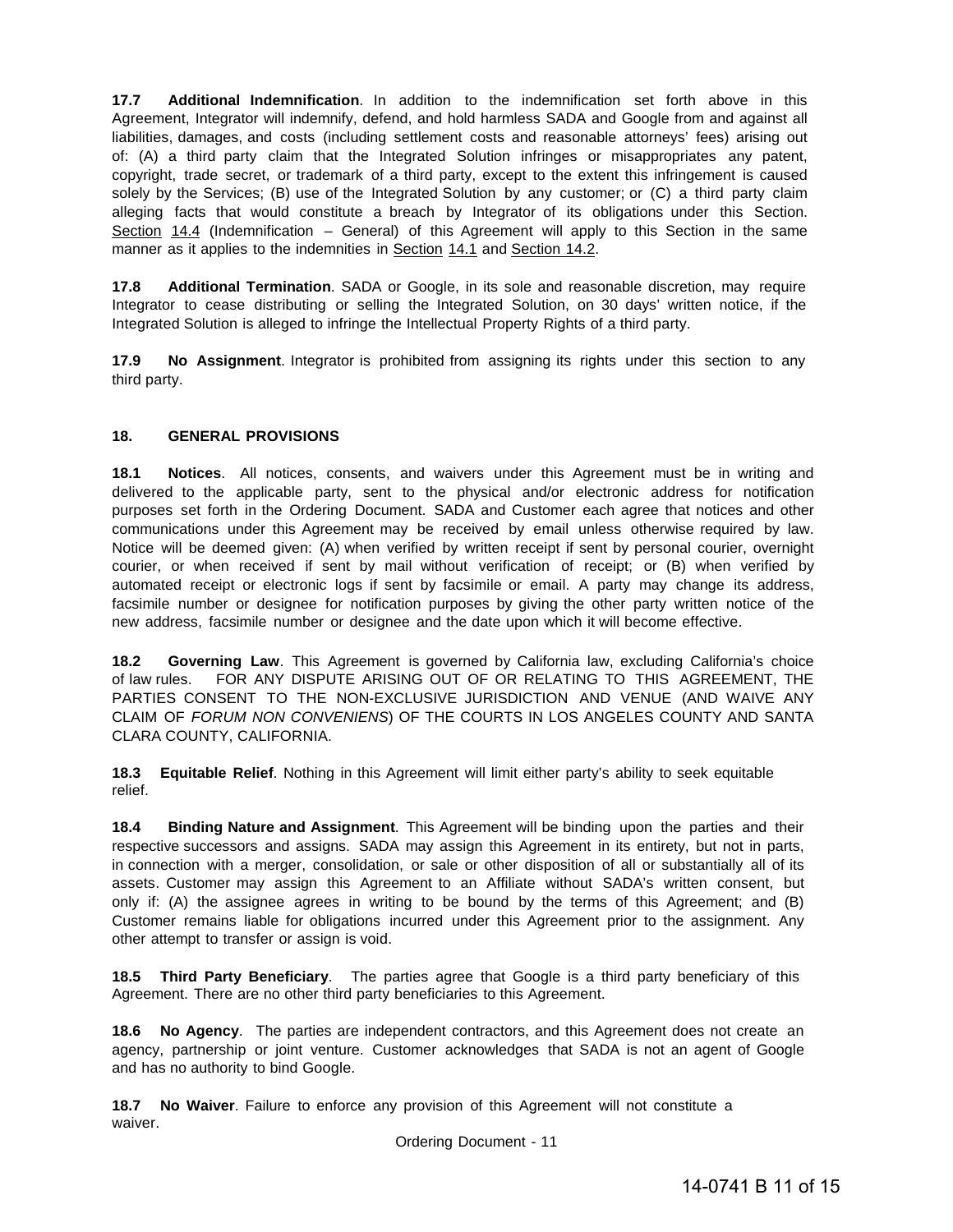**18.8 Survival**. Those provisions that by their nature should survive termination of this Agreement, will survive termination of this Agreement.

**18.9 Force Majeure**. Neither party will be liable for inadequate performance to the extent caused by a circumstance (for example, natural disaster, act of war or terrorism, riot, labor condition, governmental action, and Internet disturbance) that was beyond the party's reasonable control.

**18.10 Severability**. If any provision of this Agreement is found unenforceable, it and any related provisions will be interpreted to best accomplish the unenforceable provision's essential purpose. The remainder of this Agreement will remain in full force and effect.

**18.11 Entire Agreement; Amendment**. This Agreement and the Ordering Document constitute the entire agreement of the parties with respect to the subject matter hereof and supersedes any prior or contemporaneous agreements on that subject. The terms located at a URL and referenced in this Agreement are hereby incorporated by this reference. If there is a conflict between the documents that make up this Agreement, the documents will control in the following order: the Ordering Document, this Agreement, and the terms located at any URL. Any amendment must be agreed upon in writing and expressly state that it is amending this Agreement.

**18.12 Counterparts**. The parties may enter into this Agreement in counterparts, including facsimile, PDF or other electronic copies, each of which will be deemed an original and when taken together will constitute one instrument.

#### **CUSTOMER ACKNOWLEDGES THAT IT HAS READ THIS AGREEMENT, UNDERSTANDS IT, AND AGREES TO BE LEGALLY BOUND BY IT.**

**IN WITNESS WHEREOF**, this Agreement has been executed by the parties through their duly authorized officers as of the date set forth above.

SADA Systems, Inc. **El Dorado County**, CA

Print name: <u>example and the set of the set of the Print name:</u> example and the set of the set of the set of the set of the set of the set of the set of the set of the set of the set of the set of the set of the set of the

Print title: Print title: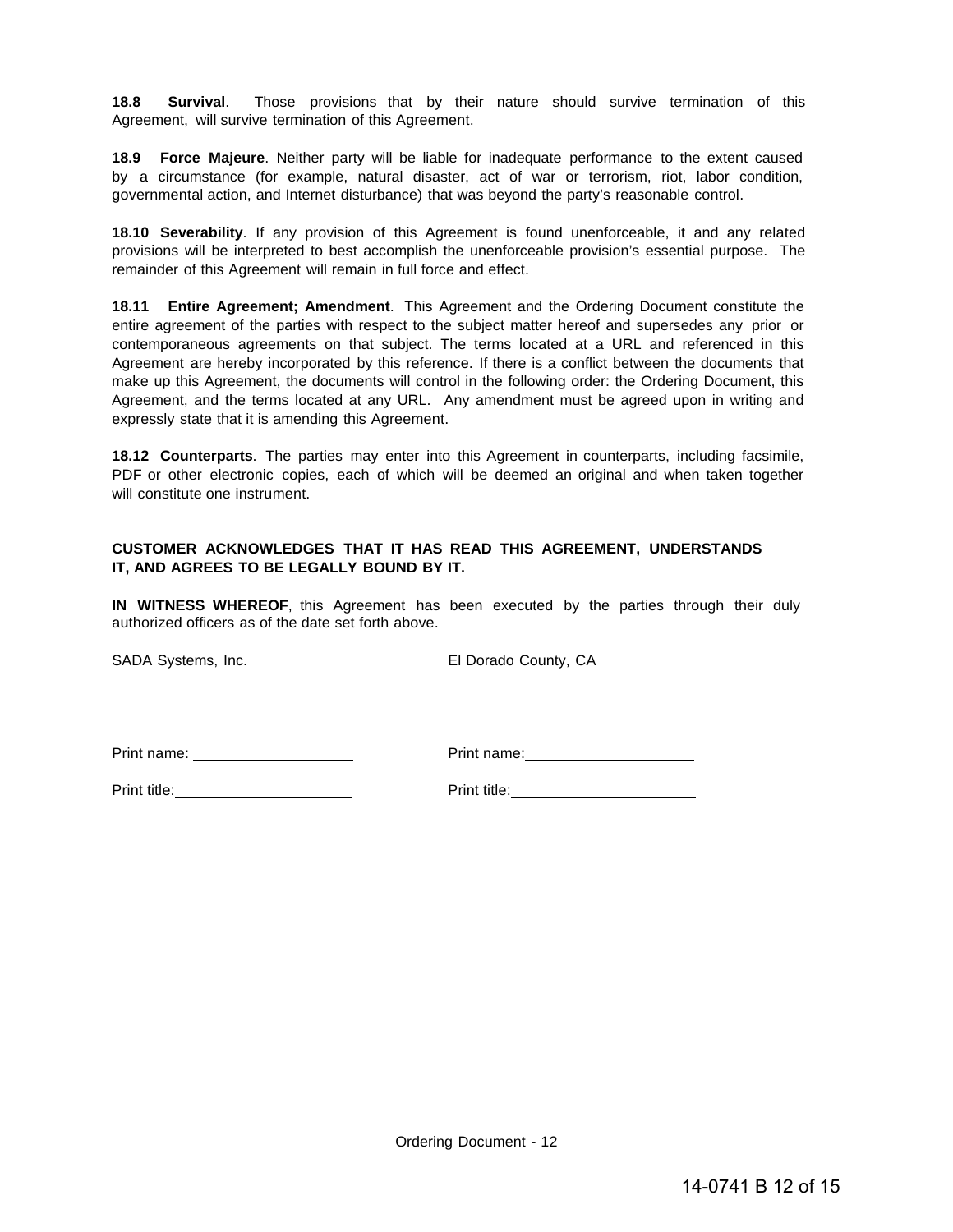# **SADA Systems, Inc. GOOGLE MAPS API ORDERING DOCUMENT**

This Google Coordinate Ordering Document (the "Ordering Document") and the corresponding Google Maps API Customer Agreement (the "Agreement") between SADA Systems, Inc. and Customer (as defined below) governs Customer's access to and use of the Services. Undefined capitalized terms used in this Ordering Document will have the meanings set forth in the Agreement.

#### **Customer: El Dorado County, CA**

**Customer Address: 360 Fair Lane, Placerville, CA 95667**

**Entity: County**

**State of Incorporation: California** 

**Contact Name: Derek Reddin** 

**Contact Phone: 530-621-5423**

#### **Contact Email Address: [derek.reddin@edcgov.us](mailto:derek.reddin@edcgov.us)**

Under the terms of the Agreement of which this Ordering Document is a part, Customer agrees to purchase and SADA agrees to provide the following Google services to Customer in the indicated quantity and at the indicated pricing:

| <b>Google SKU</b>           | <b>Description</b>                                                                                                            | Quantity | <b>Annual Total</b> |
|-----------------------------|-------------------------------------------------------------------------------------------------------------------------------|----------|---------------------|
| GA-GM-EXT-1M-<br><b>STD</b> | Google Maps API for Business: 12 month<br>license/support term; up to 1,000,000<br>public map loads during 1 year of service. |          | \$10,000.00         |
|                             |                                                                                                                               |          |                     |
|                             |                                                                                                                               |          |                     |
| <b>TOTAL</b>                |                                                                                                                               |          | \$10,000.00         |

For purposes of the Agreement:

- "Tier 1" Asset Tracking means any application in which a Customer uses the Services to Track Assets, with Routing allowed.
- "Tier 2" Asset Tracking means any application in which a Customer uses the Services to Track Assets, with Routing prohibited.
- "Routing" means one or more textual, audible, or visual routing directions between a single origin and one or more destinations, and the travel time or distance, or both, for the entire, or any portion of, the route.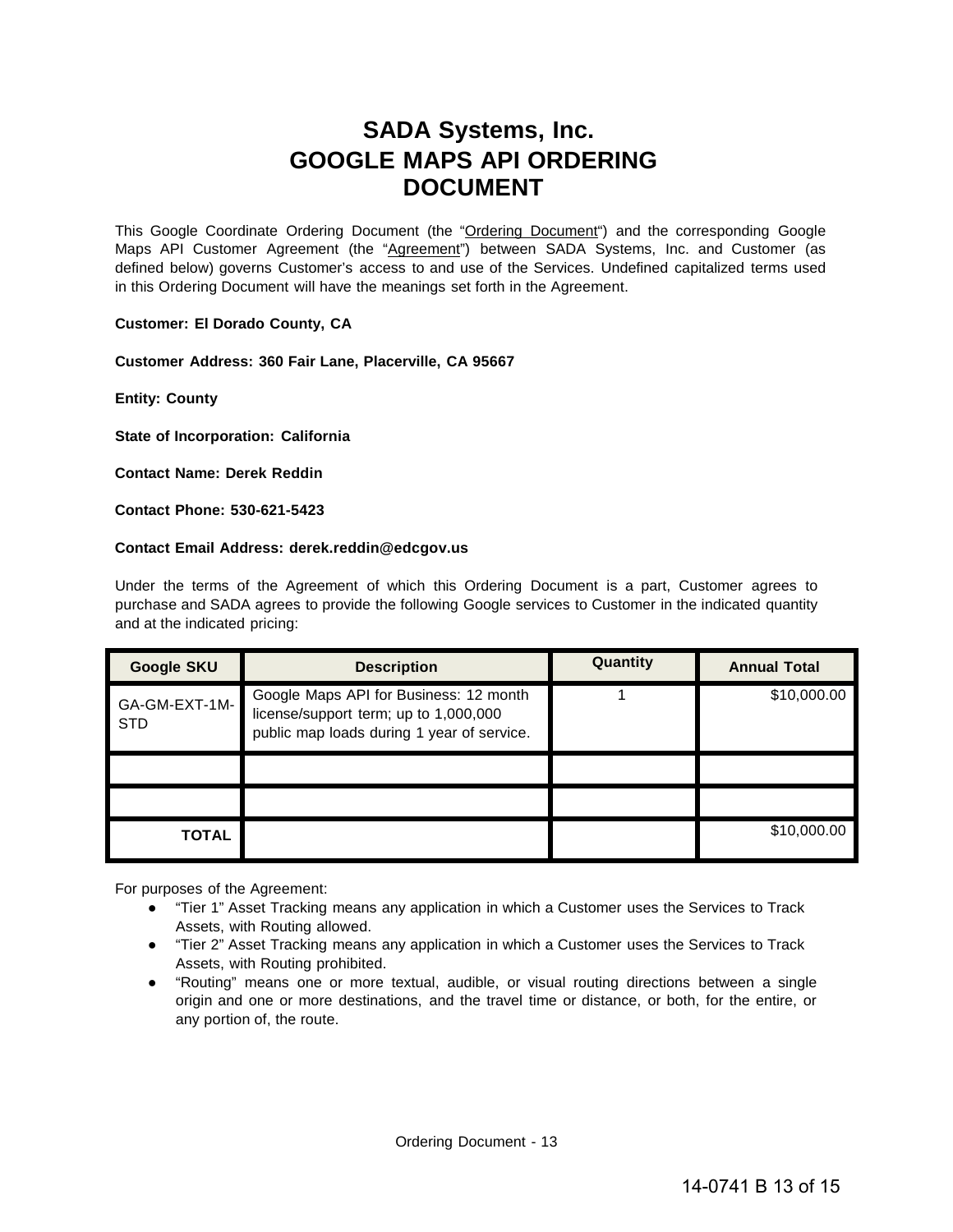## **Customer Domain Name(s) (where the Maps will be used):**

**● edcgov.us**

## **Countries within which Services can be Used for Asset Tracking:**

**● USA**

**Support Level:** Standard

#### **Overages:**

**Overage SKU**: GM-EXT-OVG1K-STD **Overate Rate**: \$50.00

For purposes of this Product, "Overage" means: (a) for licenses based on number of Page Views, when Customer's number of Page Views exceeds the applicable Licensed Configuration; and (b) for licenses based on Asset Tracking, when either Customer's number of Tracked Assets exceeds the applicable Licensed Configuration, or when Customer moves from Tier 2 to Tier 1. Customer must notify SADA of any Overage within 30 days of the date the Overage occurred. If Customer has an Overage SKU, SADA will invoice Customer, and Customer agrees to pay, for the Overage at the Overage Rate set forth above. If Customer does not have an Overage SKU, SADA will upgrade Customer to, and Customer agrees to pay for, the appropriate SKU on SADA's then current price list.

# **Notices:**

Any notices under this Agreement will be directed, if to SADA, at:

Annie Safoian, Chief Financial Officer SADA Systems, Inc. 5250 Lankershim Blvd., Suite 620 North Hollywood, CA 91601 Email: [annie.safoian@sadasystems.com](mailto:annie.safoian@sadasystems.com) Fax: 818-766-0090

and if to Customer,

Derek Reddin El Dorado County, CA 360 Fair Lane Placerville, CA 95667 Phone: 530-621-5423 Email: [derek.reddin@edcgov.us](mailto:derek.reddin@edcgov.us)

// // // // // //